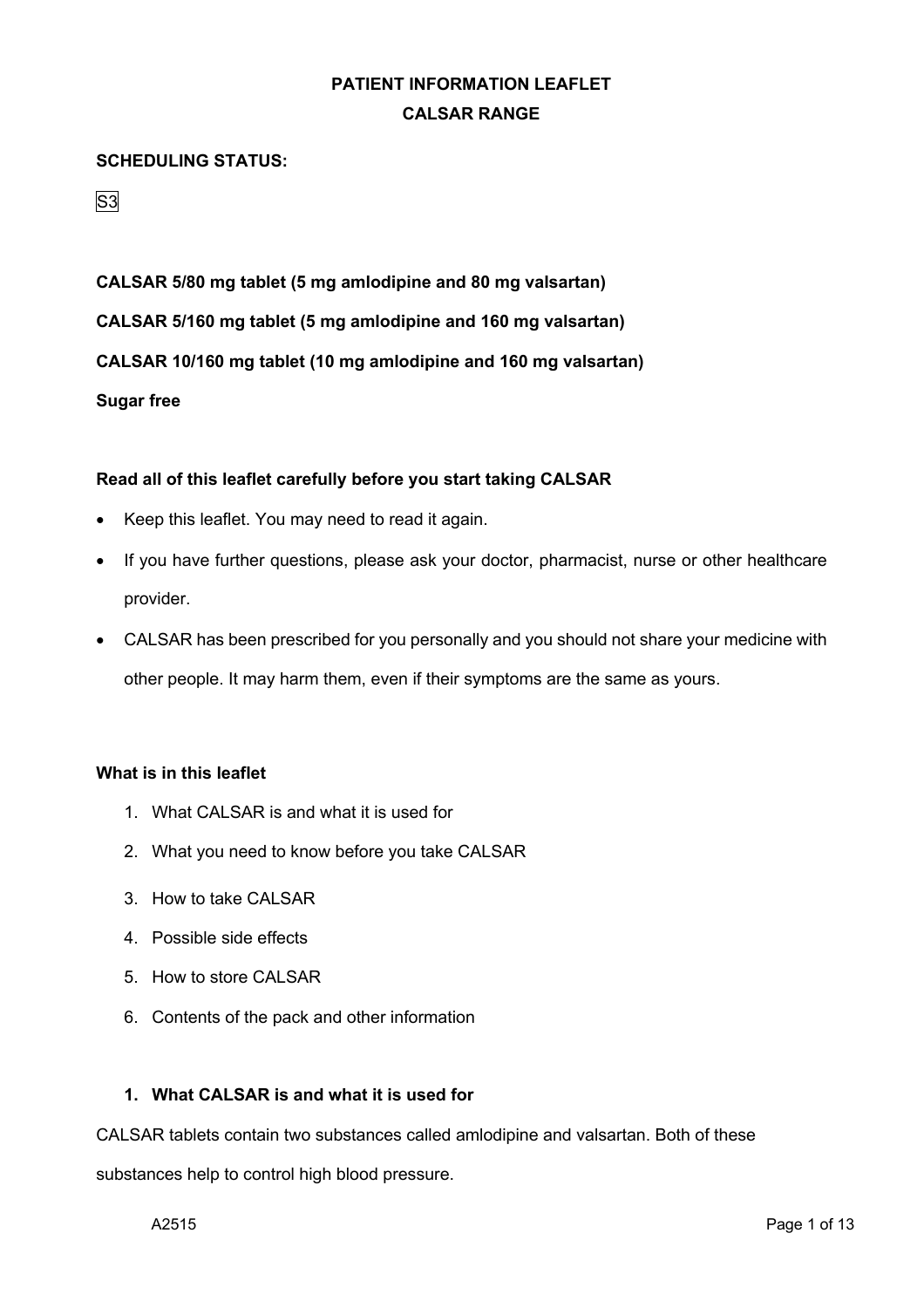Amlodipine belongs to a group of substances called "calcium channel blockers". Amlodipine stops calcium from moving into the blood vessel wall which stops the blood vessels from tightening.

Valsartan belongs to a group of substances called "angiotensin-II receptor antagonists". Angiotensin II is produced by the body and makes the blood vessels tighten, thus increasing the blood pressure. Valsartan works by blocking the effect of angiotensin II.

This means that both of these substances help to stop the blood vessels tightening. As a result, the blood vessels relax and blood pressure is lowered.

CALSAR is used to treat high blood pressure in adults whose blood pressure is not controlled enough with either amlodipine or valsartan on its own.

### **2. What you need to know before you take CALSAR**

### **Do not take CALSAR:**

- if you are hypersensitive (allergic) to amlodipine or any other calcium channel blockers, valsartan or to any of the other ingredients of CALSAR (listed in section 6)
- if you have experienced swelling, particularly of the face and throat, while taking other medicines (including angiotensin converting enzyme inhibitors). If you get these symptoms, stop taking CALSAR and contact your doctor straight away. You should never take CALSAR again
- if you have recurrent episodes of severe swelling
- if your doctor has diagnosed that you are suffering from a narrowing of valves in your heart (called aortic or mitral stenosis), or abnormally increased thickness of your heart muscle with narrowing (called obstructive hypertrophic cardiomyopathy)
- if you have received a kidney transplant or if you had been diagnosed to suffer from a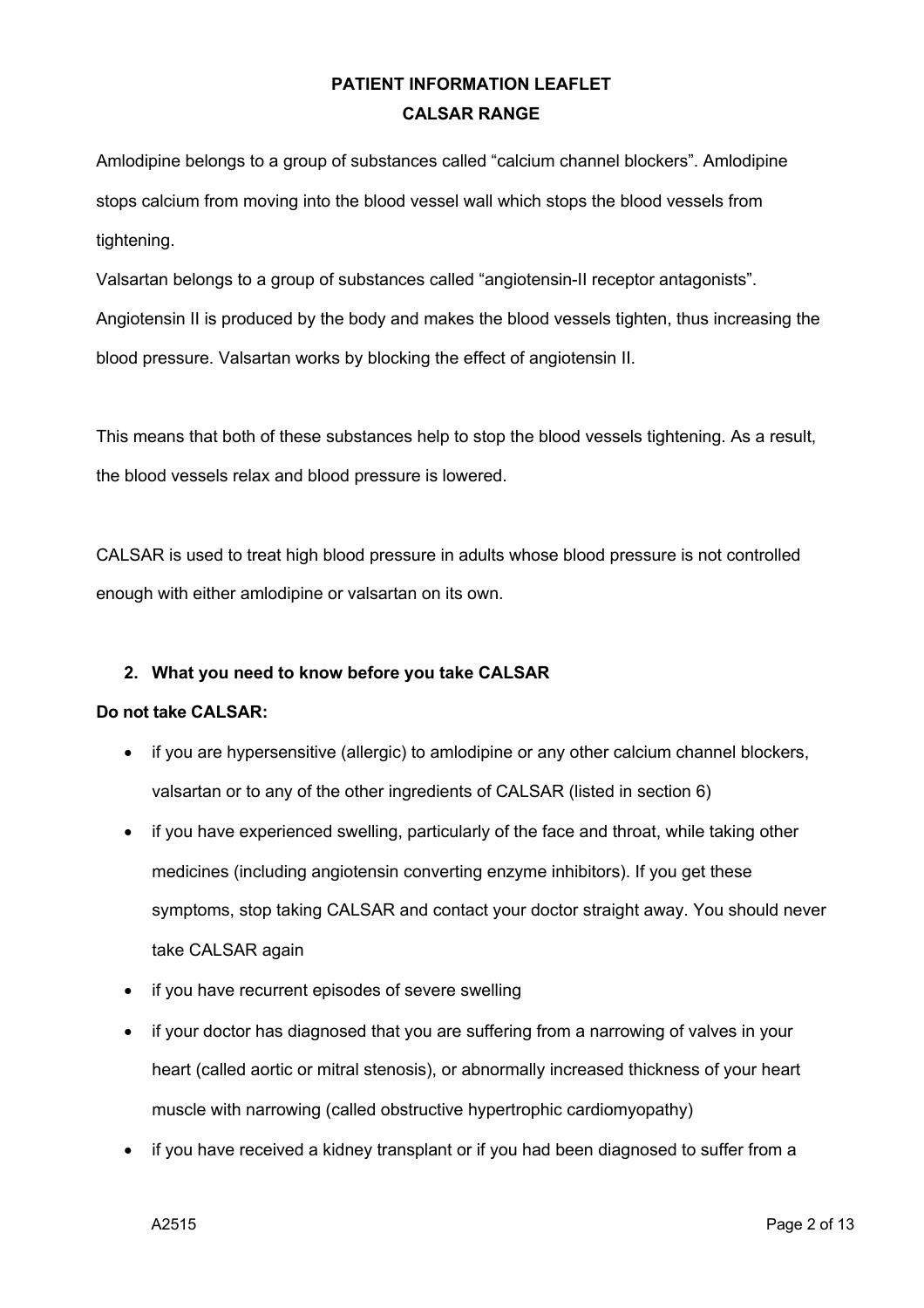narrowing of your kidney artery or if you are suffering from severe kidney problems

- if you are taking other medicine or substances, which increase the potassium levels in your blood (such as certain types of diuretics, potassium supplements, etc.)
- if you have porphyria
- if you are taking a medicine called lithium
- if you have diabetes or impaired kidney function and you are treated with a blood pressure lowering medicine containing aliskiren
- if you have severe liver impairment
- if you have severe low blood pressure (hypotension)
- if you have cardiogenic shock (a condition where your heart is unable to supply enough blood to the body)
- if you suffer from heart failure after a heart attack
- if you are pregnant or breastfeeding.

#### **Warnings and precautions**

#### **Take special care with CALSAR:**

- if you are taking aliskiren (see "Do not take")
- if you have been sick (vomiting or diarrhoea)
- if you have had a kidney transplant or if you had been told that you have a narrowing of your kidney arteries
- if you have liver or kidney problems
- if you have a condition affecting the renal glands called "primary hyperaldosteronism"
- if you have experienced swelling, particularly of the face and throat, while taking other medicines (including angiotensin converting enzyme inhibitors). If you get these symptoms, stop taking CALSAR and contact your doctor straight away. You should never take CALSAR again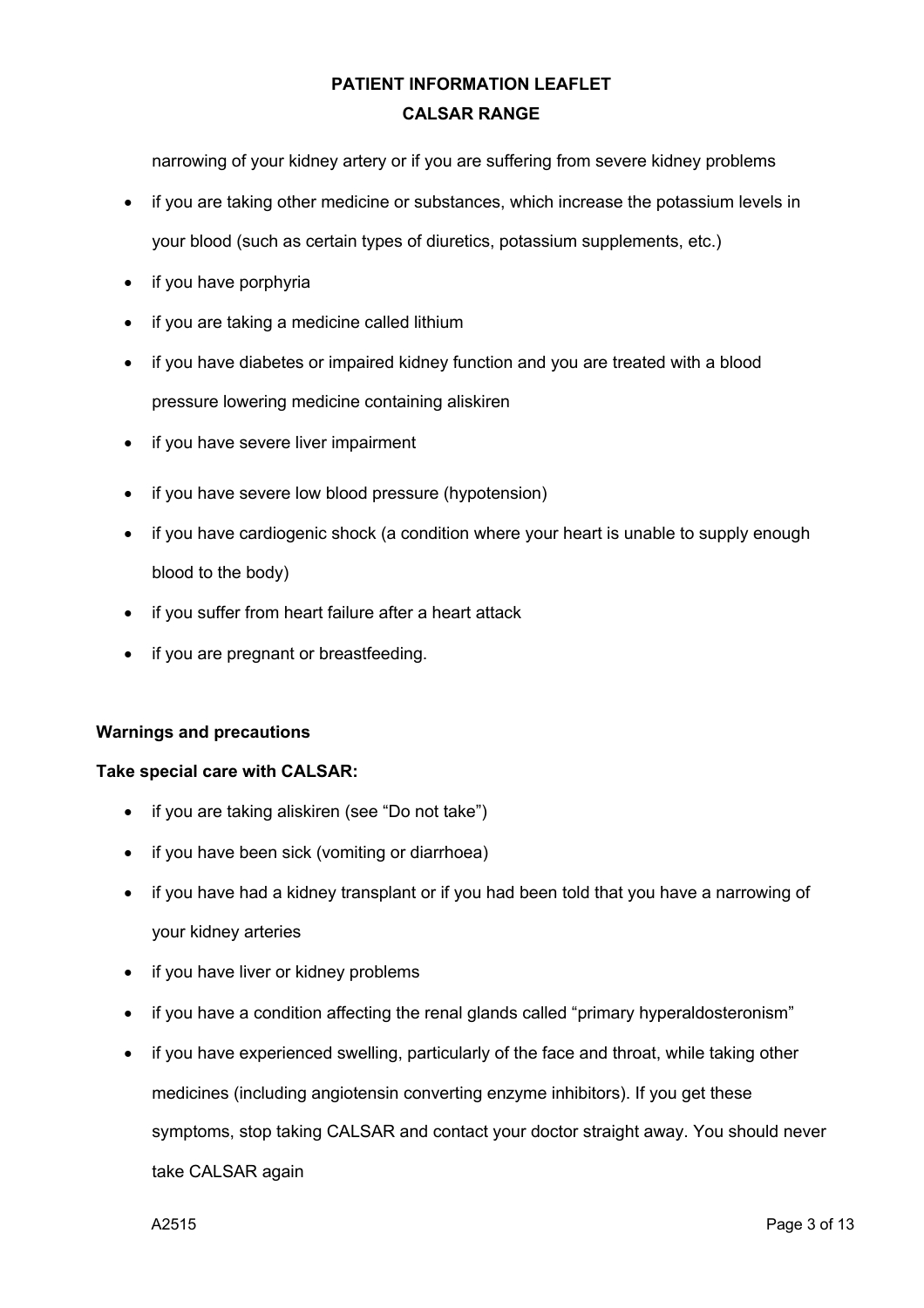• if you have had heart failure or have experienced a heart attack. Follow your doctor's instructions for the starting dose carefully. Your doctor may also check your kidney function.

Contact your doctor to re-evaluate your treatment if you are treated with ACE Inhibitors/Angiotensin receptor blockers together with a fluoroquinolone antibiotic. Your doctor may check your kidney function, blood pressure, and the amount of electrolytes (e.g. potassium) in your blood at regular intervals.

#### **Children and adolescents**

The use of CALSAR in children and adolescents is not recommended (aged below 18 years old).

#### **Other medicines and CALSAR**

Always tell your healthcare provider if you are taking any other medicine. (This includes all complementary or traditional medicines.)

Tell your doctor if you are taking:

- ACE inhibitors or aliskiren (medicines used to treat high blood pressure) (see also information under the headings "Do not take CALSAR")
- diuretics (a type of medicine also called "water tablets" which increases the amount of urine you produce)
- potassium-sparing diuretics, potassium supplements, salt substitutes containing potassium and other substances that may increase potassium levels
- nitroglycerin and other nitrates, or other substances called "vasodilators"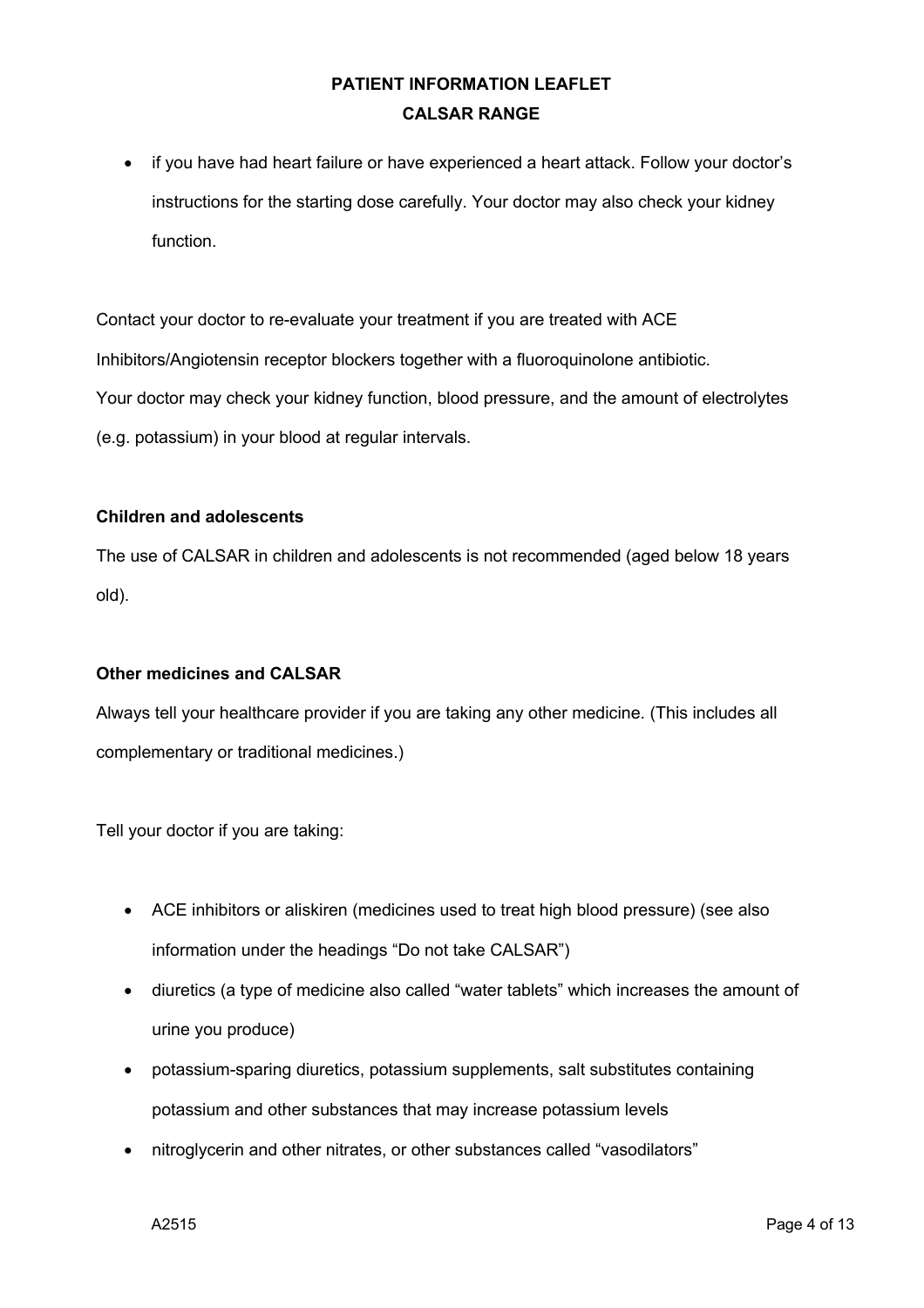- medicines used for HIV/AIDS (e.g. ritonavir, indinavir, nelfinavir)
- medicines used to treat fungal infections (e.g. ketoconazole, itraconazole)
- clarithromycin (for infections caused by bacteria)
- verapamil, diltiazem (heart medicines)
- medicines used to treat bacterial infections (such as rifampicin, erythromycin, telithromycin)
- anticonvulsant medicines (e.g. carbamazepine, phenobarbitone, phenytoin, fosphenytoin, primidone)
- St. John's wort
- simvastatin (a medicine used to control high cholesterol levels)
- dantrolene (infusion for severe body temperature abnormalities)
- tacrolimus (used to control your body's immune response, enabling your body to accept the transplanted organ)
- medicines used to protect against transplant rejection (ciclosporin)
- lithium (a medicine used to treat some types of depression) (see also information under the headings "Do not take CALSAR")
- certain types of painkillers called non-steroidal anti-inflammatory medicines (NSAIDs) or selective cyclooxygenase-2 inhibitors (COX-2 inhibitors). Your doctor may also check your kidney function.

### **CALSAR with food and drink**

Grapefruit and grapefruit juice should not be consumed by people who are taking CALSAR. This is because grapefruit and grapefruit juice can lead to an increase in the blood levels of the active substance amlodipine, which can cause an unpredictable increase in the blood pressure lowering effect of CALSAR.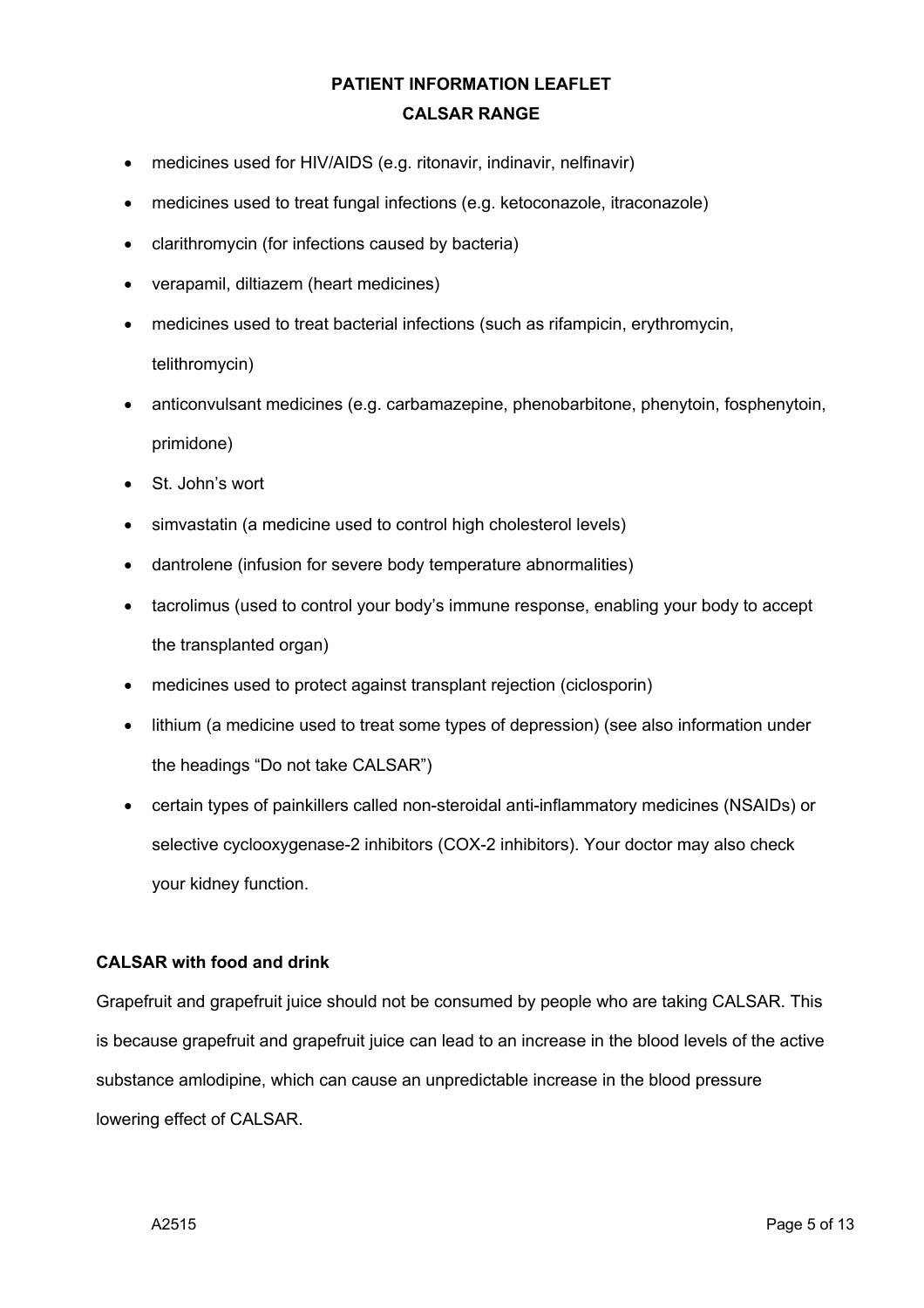### **Pregnancy and breastfeeding**

If you are pregnant or breastfeeding, think you may be pregnant or are planning to have a baby, please consult your doctor, pharmacist or other healthcare provider for advice before taking CALSAR.

Safety of CALSAR in pregnant and breastfeeding women has not been established.

You should not use CALSAR if you are pregnant, trying to become pregnant or breastfeeding your baby.

If you are a woman of childbearing age, you should ensure that you use an effective contraception.

### **Driving and using machines:**

This medicine may make you feel dizzy. This can affect how well you can concentrate.

It is not always possible to predict to what extent CALSAR may interfere with your daily activities. You should ensure that you do not engage in driving a vehicle or operate machines until you are aware of the measure to which CALSAR affects you.

CALSAR is sugar free.

#### **3. How to take CALSAR**

Do not share medicines prescribed for you with any other person.

Always take CALSAR exactly as your doctor has told you. Check with your doctor or pharmacist if you are not sure.

The usual dose of CALSAR is one tablet per day.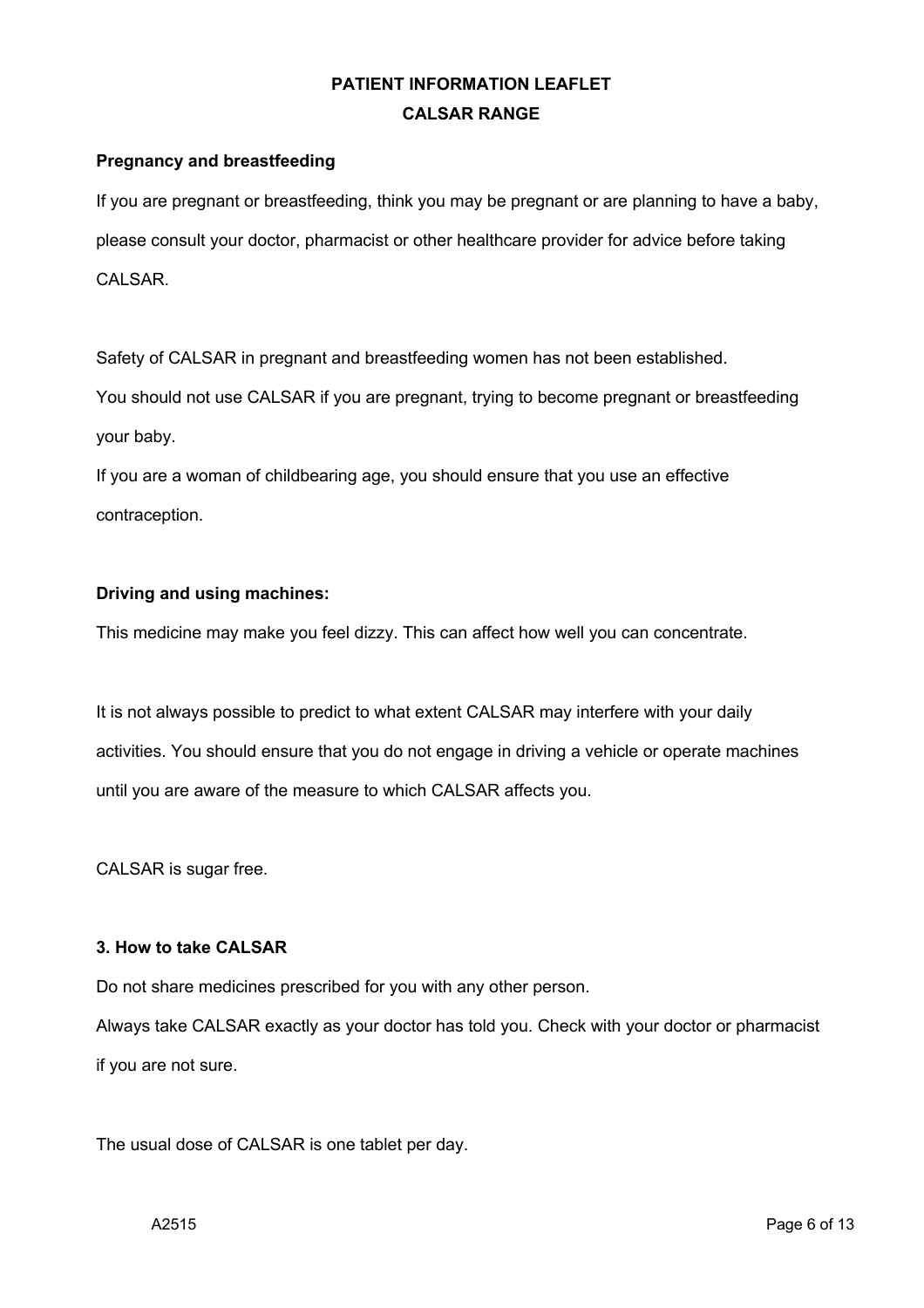- It is preferable to take your medicine at the same time each day.
- Swallow the tablets with a glass of water.
- You can take CALSAR with or without food. Do not take CALSAR with grapefruit or grapefruit juice.

Depending on how you respond to the treatment, your doctor may suggest a higher or lower dose.

Do not exceed the prescribed dose.

CALSAR and older people (age 65 years or over)

Your doctor should exercise caution when increasing your dose.

#### **If you take more CALSAR than you should**

In the event of overdosage, consult your doctor or pharmacist. If neither is available, contact the nearest hospital or poison centre.

#### **If you forget to take CALSAR**

Do not take a double dose to make up for forgotten individual doses.

### **If you stop taking CALSAR**

Stopping your treatment with CALSAR may cause your disease to get worse. Do not stop taking your medicine unless your doctor tells you to.

### **4. Possible side effects**

CALSAR can have side effects. Not all side effects reported for CALSAR are included in this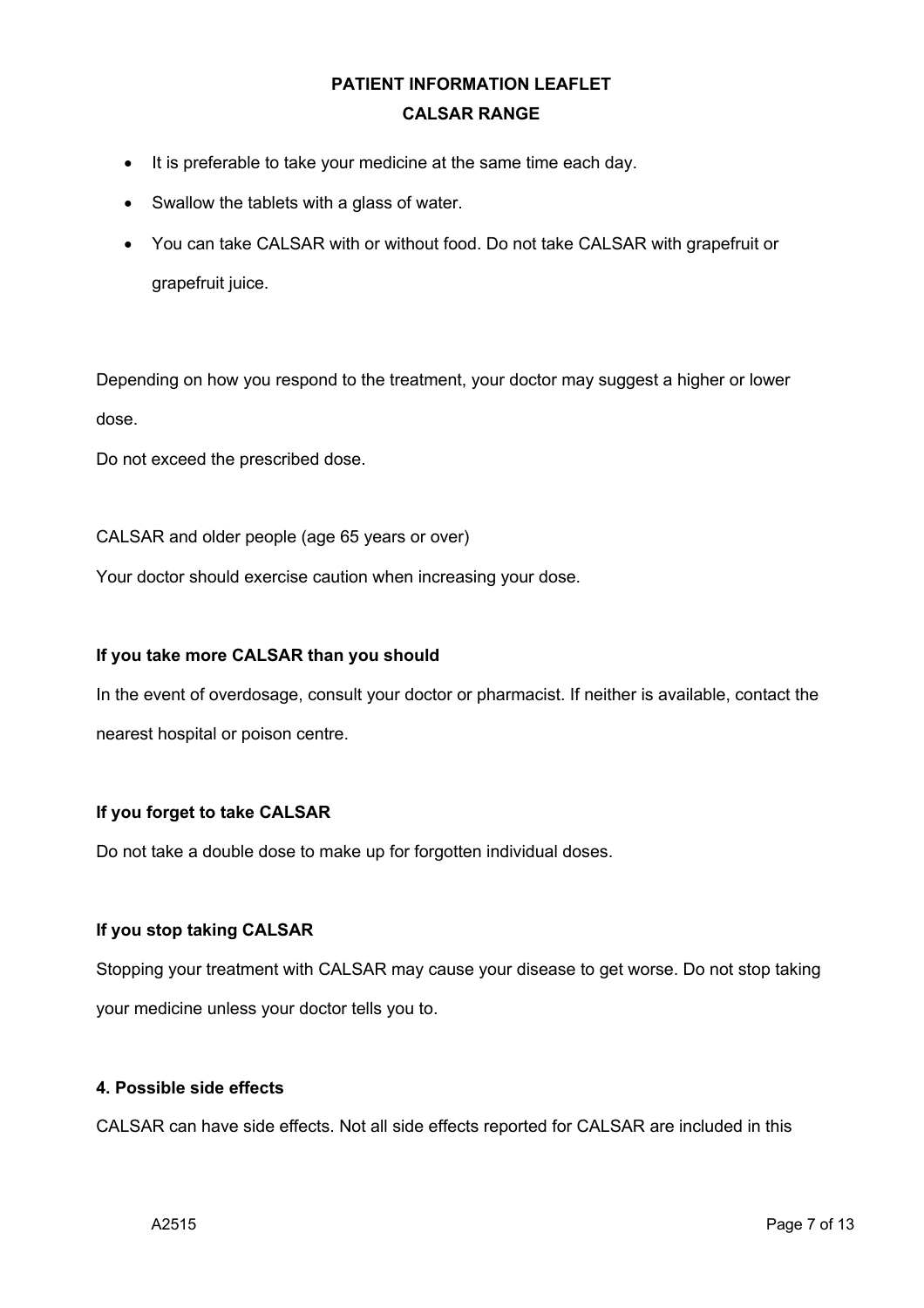leaflet. Should your general health worsen or if you experience any untoward effects while taking CALSAR, please consult your healthcare provider for advice.

If any of the following symptoms occur, stop taking the CALSAR and tell your doctor immediately or go to the casualty department at your nearest hospital:

- swelling of the hands, feet, ankles, face, lips and mouth or throat, which may cause difficulty in swallowing or breathing
- rash or itching
- fainting.

These are all very serious side effects. If you have them, you may have had a serious allergic reaction to CALSAR. You may need urgent medical attention or hospitalization.

Tell your doctor immediately or go to the casualty department at your nearest hospital if you notice any of the following:

- sudden wheeziness, chest pain, shortness of breath or difficulty in breathing
- severe skin reactions including intense skin rash, hives, reddening of the skin over your whole body, severe itching, blistering, peeling and swelling of the skin, inflammation of the mucous membranes (Stevens-Johnson Syndrome, toxic epidermal necrolysis) or other allergic reactions
- inflamed pancreas, which may cause severe abdominal and back pain accompanied with feeling of being very unwell
- heart attack, abnormal heartbeat
- upper airway swelling.

These are all serious side effects. You may need urgent medical attention.

Tell your doctor if you notice any of the following: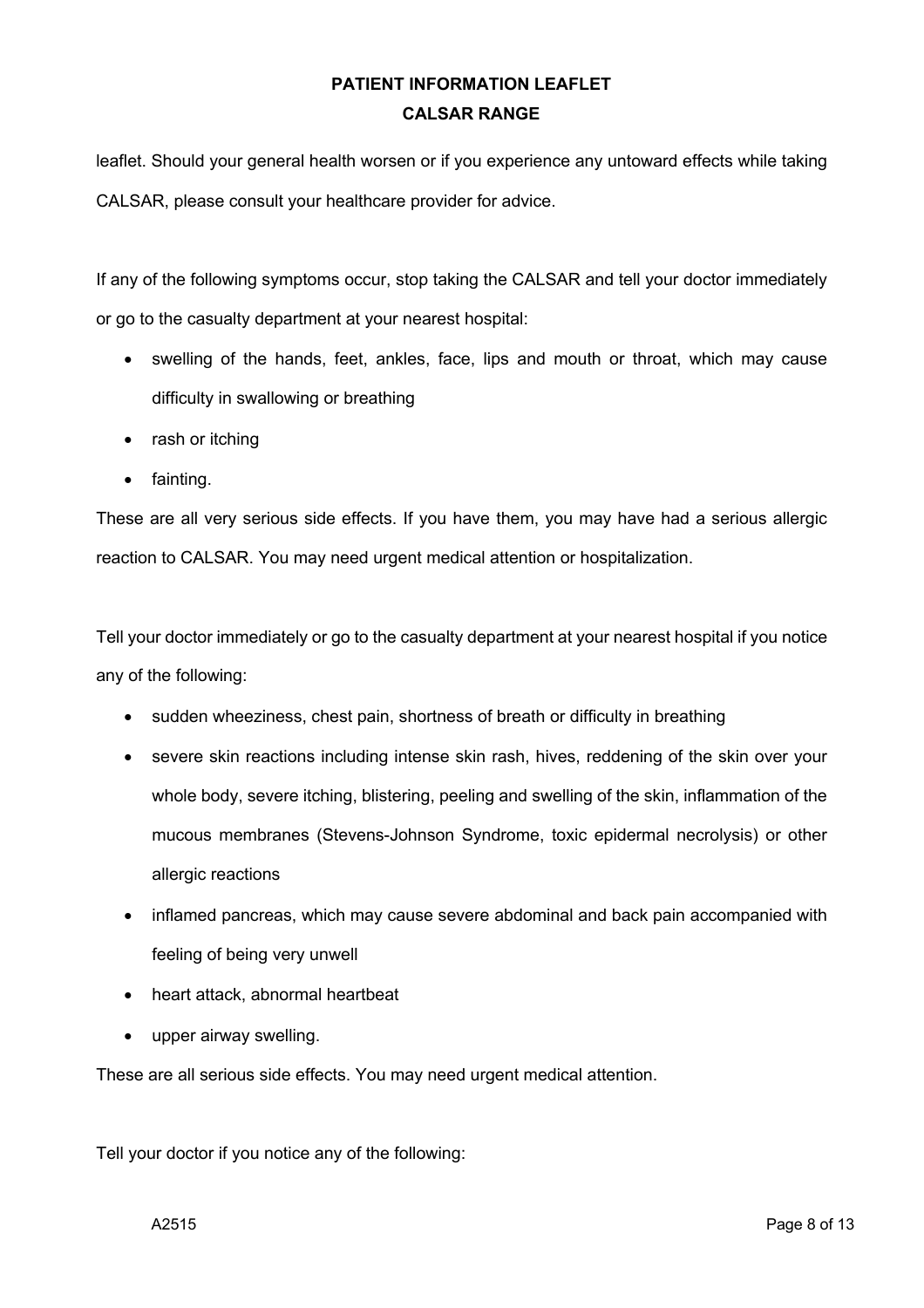#### Frequent side effects

- influenza (flu); blocked nose, sore throat and discomfort when swallowing
- low potassium levels
- headache
- asthenia (weakness)
- dizziness
- palpitations (awareness of your heartbeat)
- stomach pain
- feeling sick (nausea)
- tiredness
- facial swelling
- redness and warm feeling of the face and/or neck
- swelling in the body caused by excess fluid. It often affects the lower body, such as the

legs, feet, and ankle but it can occur anywhere.

#### Less frequent side effects

- loss of appetite
- high calcium, sugar, cholesterol or uric acid levels in the blood
- low levels of sodium in the blood
- feeling anxious
- abnormal coordination
- drowsiness, tingling or numbness of the hands or feet
- vision disturbance and impairment
- ringing in the ears, head spinning
- fast heartbeat including palpitations
- low blood pressure and light-headedness when standing up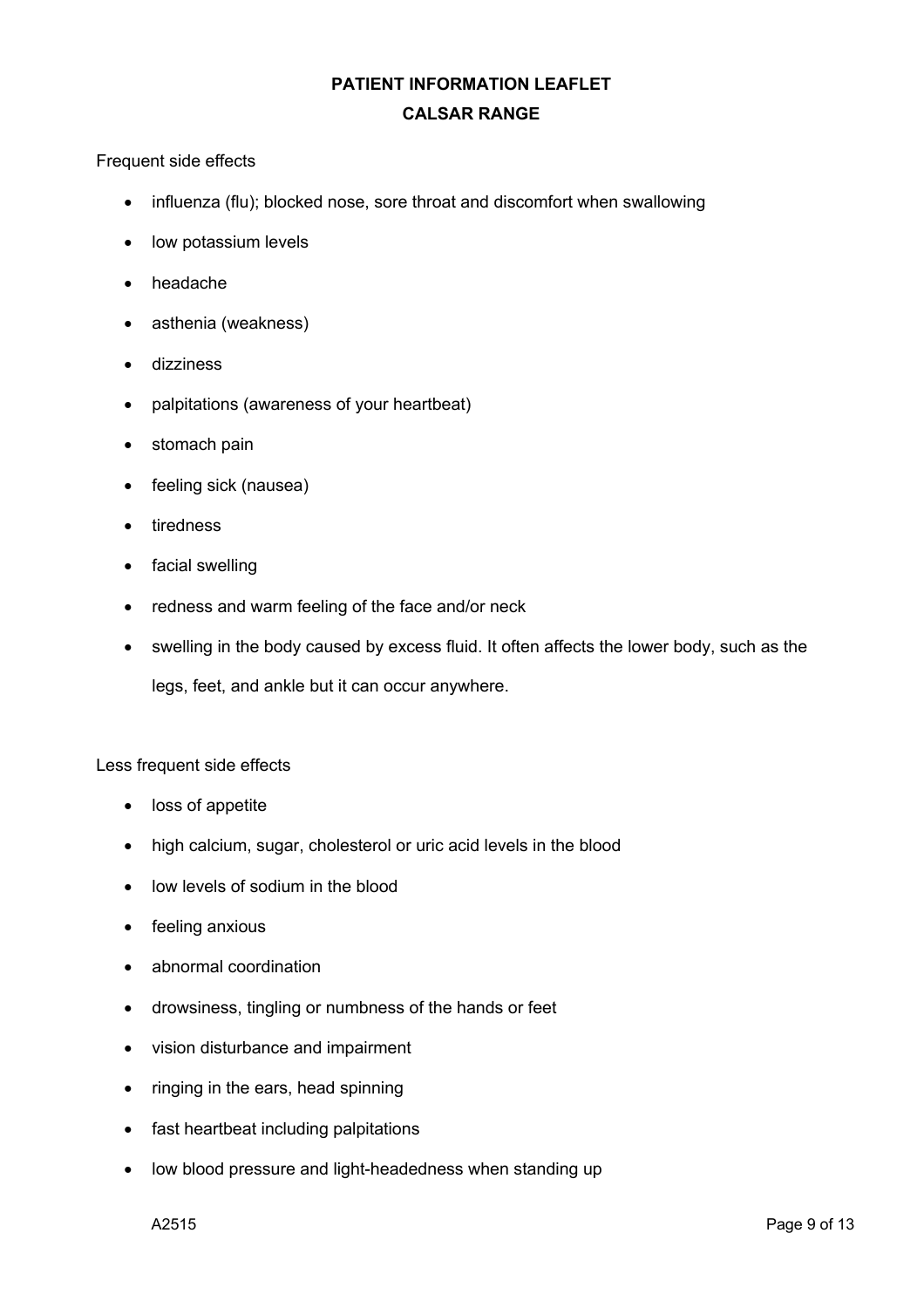- cough, sneezing/runny nose caused by inflammation of the lining of the nose (rhinitis)
- throat pain
- constipation, change of bowel habit
- diarrhoea, dry mouth
- nausea, vomiting, indigestion
- excessive sweating
- redness of the skin
- skin rash all over your body
- joint swelling
- back pain, pain in joints, muscle spasm, muscle cramps
- sensation of heaviness
- passing more urine than normal or feeling more of an urge to pass urine
- inability to get or maintain an erection
- a low level of white blood cells in the blood
- low blood platelet count
- excess sugar in blood (hyperglycaemia)
- mood changes, depression, confusion
- taste abnormalities, loss of pain sensation, abnormal sensation, typically tingling or pricking ('pins and needles'), high level of muscle tone
- trembling, sleeplessness, partial or total loss of sensation in a part of your body
- an inflammation of the blood vessels that causes changes in the blood vessel walls
- swelling of the gums
- abdominal bloating (gastritis), increased liver enzyme increase which may have an effect on some medical tests
- abnormal liver function, inflammation of the liver (hepatitis), yellowing of the skin (jaundice)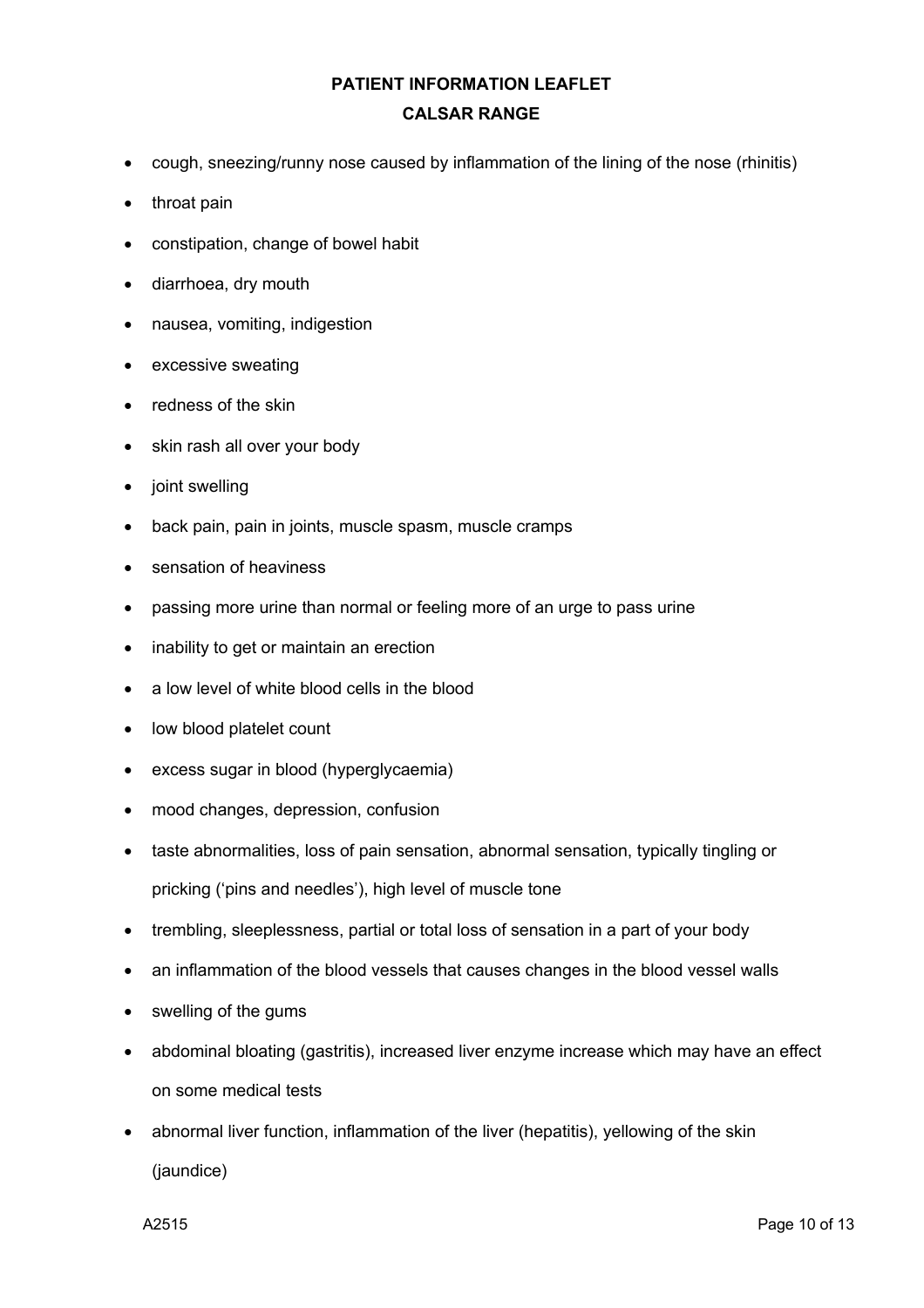- hair loss
- skin discolouration
- skin sensitivity to light, purple spots under the skin, hives
- discomfort or enlargement of the breasts in men
- lack of energy
- chest pain, feeling unwell
- pain
- weight increase or decrease.

#### **Reporting of side effects**

If you get side effects, talk to your doctor, pharmacist or nurse. You can also report side effects to SAHPRA via the "6.04 Adverse Drug Reaction Reporting Form", found online under SAHPRA's publications: https://www.sahpra.org.za/Publications/Index/8. By reporting side effects, you can help provide more information on the safety of CALSAR.

### **5. How to store CALSAR**

Store all medicines out of reach of children.

Store at or below 30 °C. Protect from moisture.

Keep blisters in carton until required for use.

Do not use after the expiry date stated on the carton. Return all unused medicine to your pharmacist.

Do not dispose of unused medicine in drains or sewerage systems (e.g. toilets).

#### **6. Contents of the pack and other information**

#### **What CALSAR contains**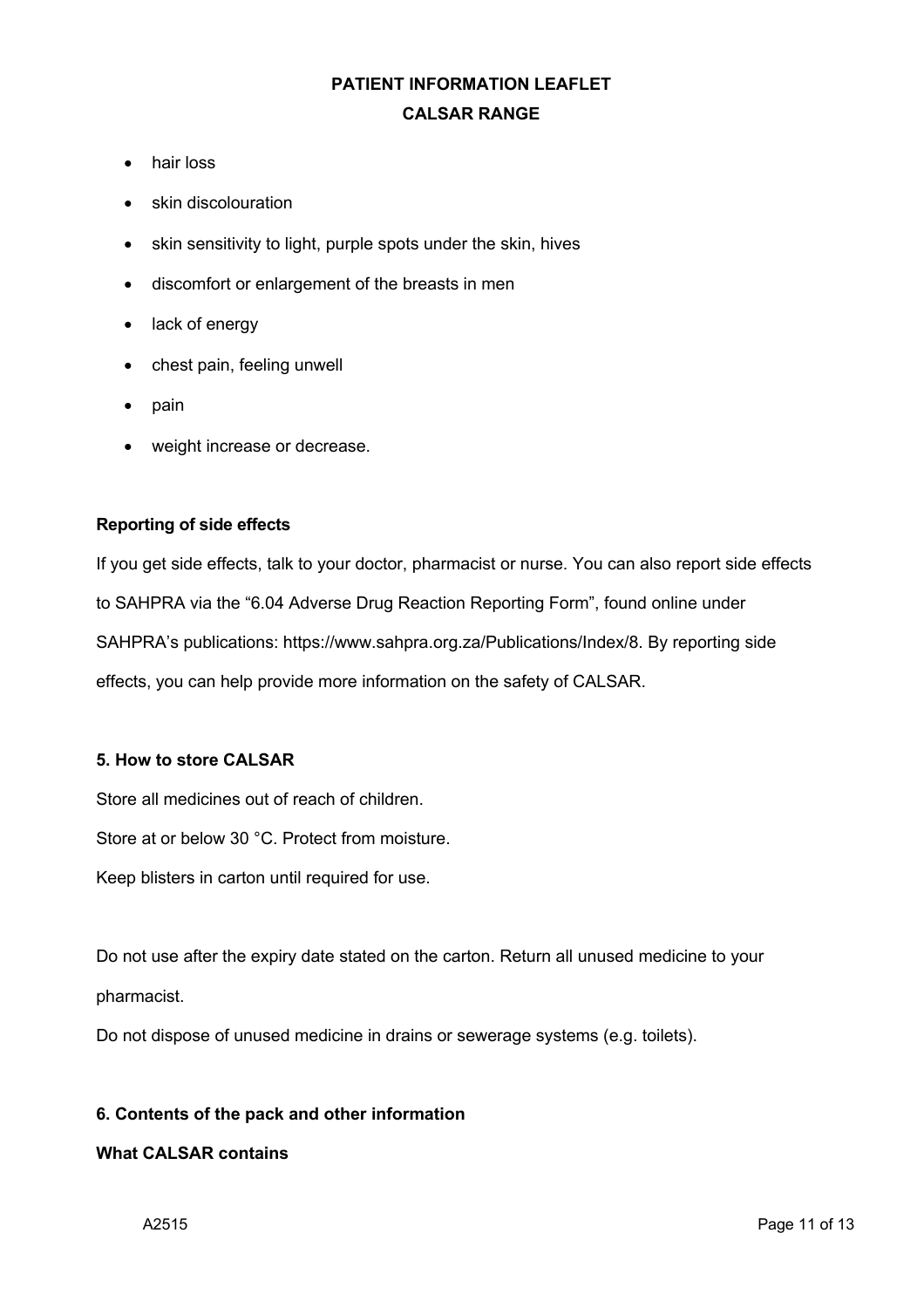The active substances are amlodipine and valsartan.

CALSAR 5/80 mg: Each film-coated tablet contains 6,94 mg amlodipine besylate (equivalent to 5 mg amlodipine base) and 80 mg

valsartan.

CALSAR 5/160 mg: Each film-coated tablet contains 6,94 mg amlodipine besylate (equivalent to 5 mg amlodipine base) and 160 mg valsartan.

CALSAR 10/160 mg: Each film-coated tablet contains 13,87 mg amlodipine besylate (equivalent to 10 mg amlodipine base) and 160 mg valsartan.

### **The other ingredients are:**

Croscarmellose sodium, magnesium stearate, microcrystalline cellulose, Opadry White (hypromellose, titanium dioxide, and macrogol), Opadry Yellow (hypromellose, titanium dioxide, iron oxide yellow and macrogol), povidone, and talc.

#### **What CALSAR looks like and contents of the pack**

CALSAR 5/80 mg: Yellow, round, biconvex, film-coated tablets with "I" on the one side and "LD" on the other.

CALSAR 5/160 mg: Yellow, oval, biconvex, film-coated tablets with "2" on one face and "LD" on the other.

CALSAR 10/160 mg: White, oval, biconvex, film-coated tablets with "3" on one face and "LD" on the other.

CALSAR tablets are packed in PVC/PVDC aluminium foil blisters of 10 tablets, then placed in an outer carton. Each carton contains 30 tablets.

### **Holder of Certificate of Registration**

Pharma Dynamics (Pty) Ltd